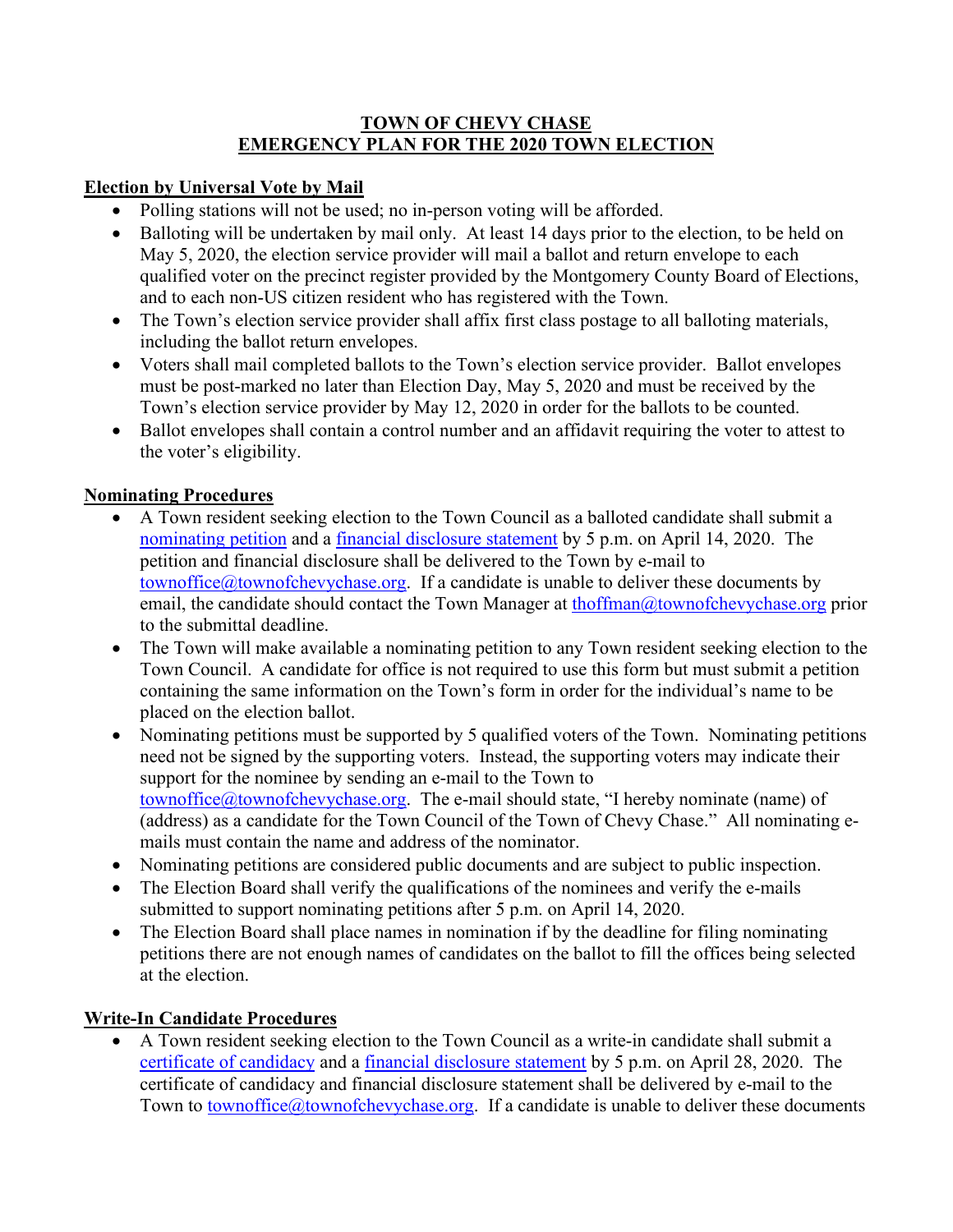by email, the candidate should contact the Town Manager at [thoffman@townofchevychase.org](mailto:thoffman@townofchevychase.org) prior to the submittal deadline.

- A Town resident seeking election to the Town Council as a write-in candidate shall use the Town's official certificate of candidacy.
- Certificates of candidacy are considered public documents and are subject to public inspection.
- The Election Board shall verify the qualifications of write-in candidates within 24 hours of filing.
- Within 24 hours of receipt of a certificate of candidacy, the Election Board, in coordination with the Town Manager, shall inform town residents of the filing of the certificate of candidacy and the identity of such candidate. Such notice shall be provided by posting on the Town website and by email notification (Town Crier).
- There will be appropriate blanks on the printed ballot for the purpose of adding write-in candidates at the time of the election.

# **Voter Registration Procedures**

- A Town resident who is a citizen of the United States must be [registered as a voter of](https://www.montgomerycountymd.gov/Elections/Resources/Files/pdfs/Voter%20services/English_Internet_VRA.pdf) the State of Maryland [in Montgomery County](https://www.montgomerycountymd.gov/Elections/Resources/Files/pdfs/Voter%20services/English_Internet_VRA.pdf) to be eligible to vote in a Town election.
- A Town resident who is not a citizen of the United States but who is at least 18 years old, who has resided within the Town for at least 30 days, and who is not otherwise disqualified from voting pursuant to Section 401(b) of the Town Charter may register to vote in a Town election by submitting a completed [Town of Chevy Chase, Maryland Non-U.S. Citizen Resident Voter](https://www.townofchevychase.org/DocumentCenter/View/3032/TOCC-Voter-Registration-Application-final-3-14-19)  [Registration Application](https://www.townofchevychase.org/DocumentCenter/View/3032/TOCC-Voter-Registration-Application-final-3-14-19) to the Town Office by e-mail to [townoffice@townofchevychase.org.](mailto:townoffice@townofchevychase.org) In order to allow sufficient time for a ballot to be issued and voted, the registration must be completed by 5:00 p.m. on April 28, 2020. Town staff will retain the completed voter registration application forms.
- Town staff will prepare and maintain a list of registered voters in the Town who are not U.S. citizens and will provide that list to the Election Board and/or entity designated by the Town to assist with the conduct of the election.

# **Universal Vote by Mail Procedures**

- Ballots shall be returned in the Town-issued return envelope.
- Voters shall write their full legal name, address, and date of birth on the Town-issued return envelope and sign the affirmation. Ballots enclosed in an incomplete, illegible, or unsigned return envelope shall not be counted. The Town will not accept copies of ballots or ballot envelopes.
- If a voter desires their ballot to be mailed to an address that is different than the address in the precinct register, the voter should inform the Town by e-mail to [townoffice@townofchevychase.org](mailto:townoffice@townofchevychase.org) of the address to which the ballot should be mailed. In order to allow sufficient time for a replacement ballot to be issued and voted, any such request shall be made no later than 5:00 p.m. on April 28, 2020. Upon receipt of such request, any previously issued ballot and return envelope for that voter will be voided.
- In the event an issued ballot is lost or missing, a voter may request by e-mail to townoffice $@$ townofchevychase.org that the Town's election service provider cancel the previously issued ballot and return envelope and issue a new ballot and return envelope. In order to allow sufficient time for a replacement ballot to be issued and voted, any such request shall be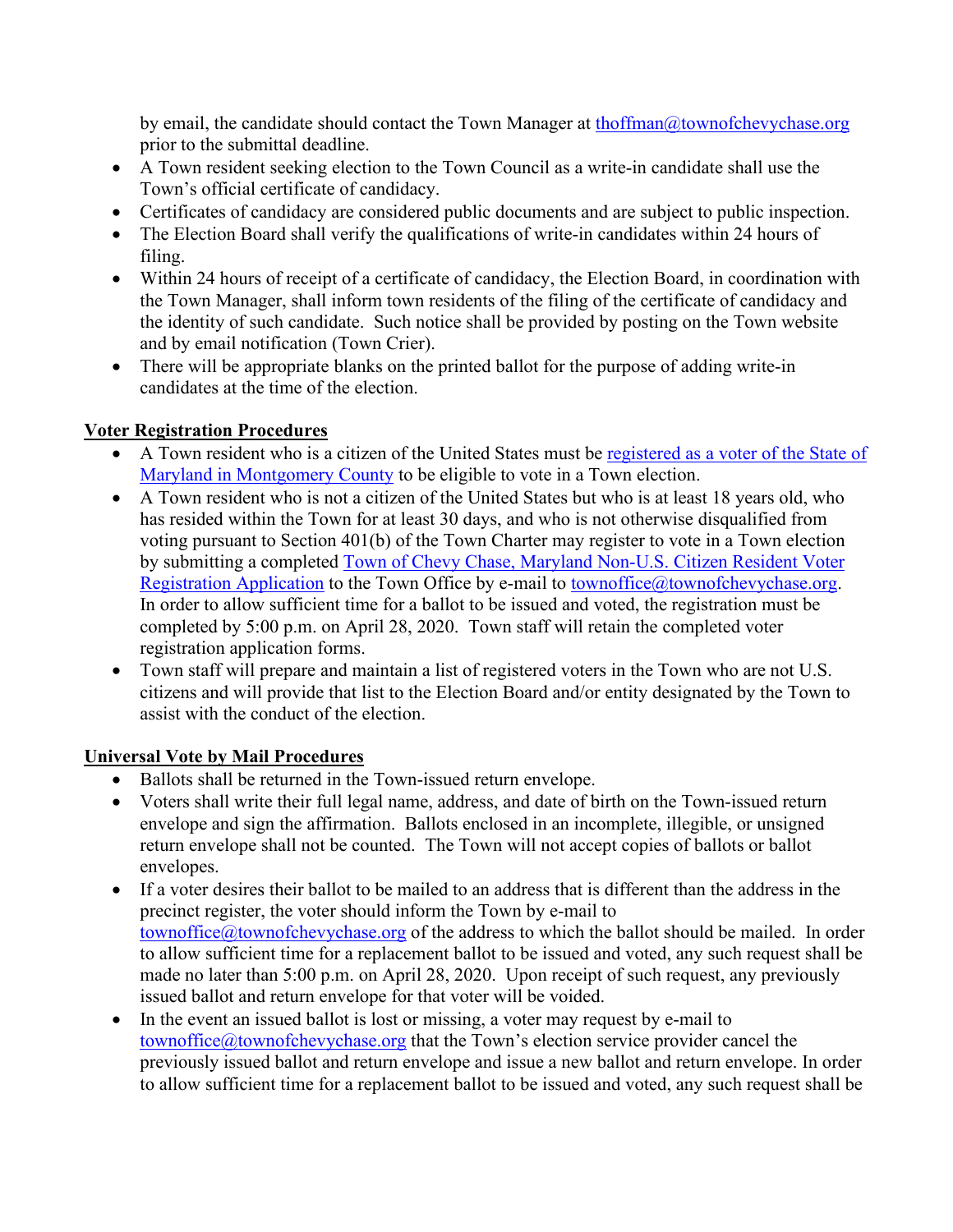made no later than 5:00 p.m. on April 28, 2020. Upon receipt of such request, any previously issued ballot and return envelope for that voter will be voided.

- If a resident did not receive a ballot because the resident's name did not appear on the precinct register, the resident can request a provisional ballot by email to [townoffice@townofchevychase.org.](mailto:townoffice@townofchevychase.org) In order to allow sufficient time for a ballot to be issued and voted, any request for a provisional ballot shall be made no later than 5:00 p.m. on April 28, 2020. In order for the provisional ballot to be counted, the voter's registration must be reflected on the precinct register no later than Election Day, May 5, 2020.
- The Town's election service provider will keep a list of any voided or cancelled ballots and corresponding envelopes and will ensure that voided/spoiled ballots are not counted. The election service provider will provide this list to the Town Election Board upon request.
- The Town's election service provider will review each returned ballot envelope for the following to ensure a proper ballot is enclosed:
	- That the ballot return envelope was properly completed.
	- That the ballot return envelope is unopened.
	- That the control number on the ballot envelope matches the control number assigned to the voter.
	- That the person who signed the envelope is the person who was issued the ballot.
	- That the person who voted the ballot is a qualified voter in the Town.
	- That the ballot envelope has not been cancelled or spoiled.
	- That the ballot envelope is postmarked no later than May 5, 2020.
- If it is determined that a ballot is proper, the return envelope will be opened, and the ballot will be preserved. The precinct register will be updated to indicate that the voter cast a ballot.
- Any ballot that is found to be improper will not be opened. Improper ballots will not be counted provisionally.
- The Town election service provider shall provide all counted ballots, ballot return envelopes, and spoiled ballots to the Town for preservation according to the Town Charter.

### **Election Procedures**

- The Election Board may mail or distribute by such other means deemed appropriate, a notice of the election and these emergency election procedures. The Election Board shall endeavor to issue such notice at least 4 weeks prior to the election.
- The Election Board may mail or distribute by such other means deemed appropriate, a second notice of the election, containing the names of each candidate and a biographical sketch of each candidate, if available. The Election Board shall endeavor to issue such notice at least 2 weeks prior to the election.
- Town staff shall provide all election documents, including the precinct register and the list of registered voters who are not citizens of the United States, to the election service provider designated by the Town to assist with the conduct of the election.
- A list of all qualified candidates shall be posted on the Town website no later than April 28, 2020, including any write-in candidates who have been certified.
- Within 7 days after Election Day, the Town election service provider shall tally all votes cast and shall complete and certify an Official Count of Ballot Report. Write-in votes for uncertified candidates will be reported but not counted. The Election Board shall review and certify the results on the Report.